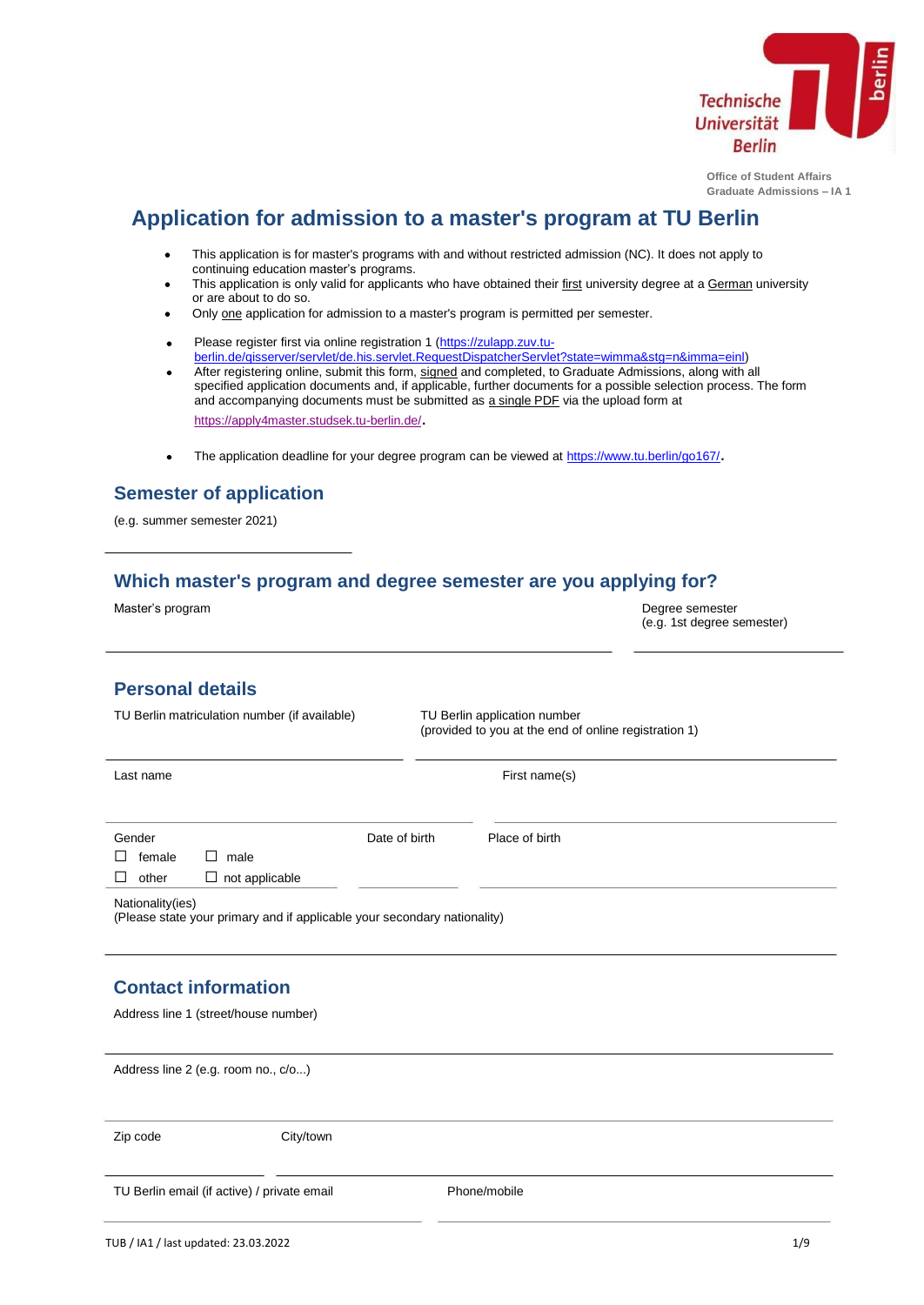### **Qualification for a master's program**

(German university degree that formally entitles the holder to apply for a master's program at a German university - e.g. bachelor's degree)

#### **Please select the appropriate option:**

#### ☐ **Option 1**

I have obtained a first university degree from a German university.

Title of the degree **Degree program** (e.g. Bachelor of Science, Bachelor of Arts, *Diplom*)

Name of the university

| Duration of the program<br>From | to                  | Standard period of study                                                                                                                                    |
|---------------------------------|---------------------|-------------------------------------------------------------------------------------------------------------------------------------------------------------|
| Final grade:                    | Date of completion: | Date of termination of enrollment for this program<br>(If you are still enrolled in this degree program at the time of applying,<br>please state this here) |

#### **The following documents are to be submitted as a PDF:**

- - Transcript and, if applicable, degree certificate (the final grade and date of completion must be indicated) Certificate of enrollment or certificate of termination of enrollment from the previous university attended in **Germany**
- If you did not graduate from TU Berlin, you should also submit the study and examination regulations for your degree program as a PDF. In addition, indicate the areas that might be relevant for fulfilling the subjectspecific admission requirements of the master's degree at TU Berlin. This assists the relevant examination board in accurately assessing the content of your degree.

#### **You must read the following information:**

You can find detailed inform[at](https://www.tu.berlin/go2954/)ion on qualifying for a master's program at <https://www.tu.berlin/go2954/>

#### ☐ **Option 2**

(only possible for bachelor's degrees and when applying for the first degree semester):

I have not yet completed my bachelor's degree at a German university, but I am about to graduate and am therefore applying with an ECTS certificate.

I am aware that such an application is only possible if the number of credits missing does not exceed the total ECTS credits available for one standard semester. (usually 30 ECTS points; e.g. for a bachelor's with a standard period of study of six semesters and worth a maximum of 180 ECTS -> an application is possible with a current total of 150 ECTS points)

Title of the degree Degree program (e.g. Bachelor of Science, Bachelor of Arts)

Name of the university

Duration of the program  $\Box$  The program Standard period of study From to to Provisional Current total ECTS points (to be provided by your university as a total) Maximum number of ECTS credits for your degree average grade (to be calculated by your university)

The following documents are to be submitted as a PDF:

- Current ECTS certificate for your bachelor's, issued by your university
	- o The certificate must contain the current average grade, the current ECTS total and a date of issue.
		- o TU students should submit a QISPOS printout with the master's qualification or a corresponding transcript of grades from tuPORT.
		- $\circ$  Students from other universities can, for example, use a current transcript obtained from the responsible examination office or from the university's online portal.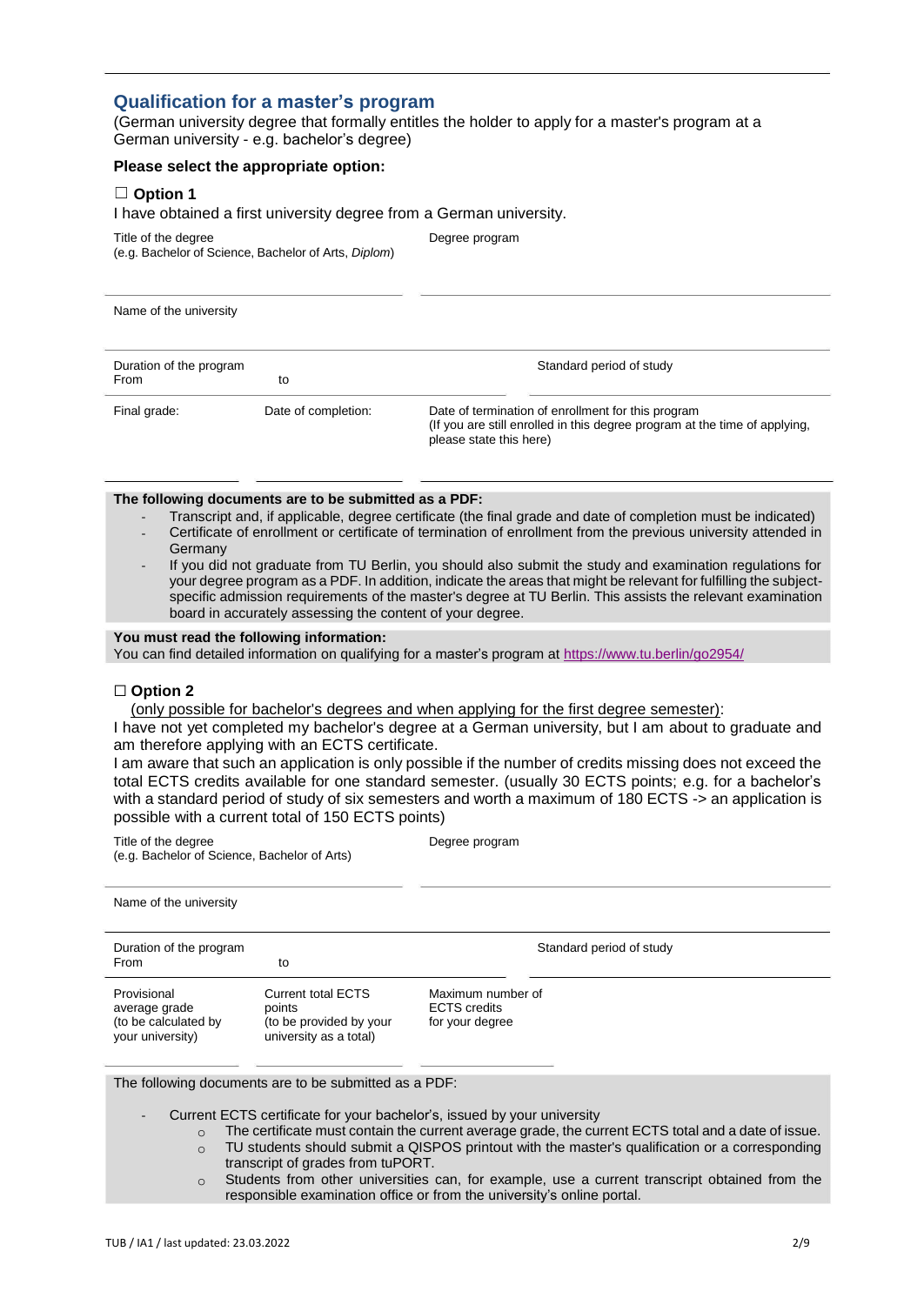- $\circ$  Alternatively, a sample certificate is available on our website, which must be completed by the respective university and submitted together with a transcript.
- Certificate of enrollment from the previous university attended in Germany
- If you are not completing your bachelor's degree at TU Berlin, then you should also submit the study and examination regulations for your program as a PDF and indicate the details of the standard period of study and the maximum number of ECTS points to be obtained.

In addition, indicate the areas that might be relevant for fulfilling the subject-specific admission requirements of the master's degree at TU Berlin. This assists the relevant examination board in accurately assessing the content of your degree.

#### **You must read the following information:**

You can find detailed inform[at](https://www.tu.berlin/go2954/)ion on qualifying for a master's program at [https://www.tu.berlin/go2954/.](https://www.tu.berlin/go2954/) Detailed information on applying and enrolling without a completed bachelor's degree can be found at [https://www.tu.berlin/go2954/.](https://www.tu.berlin/go2954/) This page includes important information on the ECTS certificate as well as the TU Berlin sample certificate.

#### ☐ **Option 3:**

I have completed or will complete my first university degree at a university abroad.

#### **Please note**:

If this is the case, this application is not appropriate for you and will not be processed. You must register **using the uni-assist online portal and upload your documents as a PDF.**

#### **You must read the following information:**

You can find detailed information on how to apply via uni-assist [at](https://www.tu.berlin/go2990/) [https://www.tu.berlin/go2990/.](https://www.tu.berlin/go2990/)

### **Academic history in Germany and abroad**

Please list below the universities you have been enrolled at and the degree programs you have taken to date. You must include both programs at German universities and programs at universities abroad. Please also indicate periods during which you were enrolled at a university but did not complete any coursework or take exams.

#### **First enrollment at a university**

Name of the university

| Country                                                                                                                                                                                                        |                                                                                                                                                    |                                                          |
|----------------------------------------------------------------------------------------------------------------------------------------------------------------------------------------------------------------|----------------------------------------------------------------------------------------------------------------------------------------------------|----------------------------------------------------------|
| Title of the degree<br>(e.g. Bachelor of Science, Bachelor of<br>Arts)                                                                                                                                         | Degree program                                                                                                                                     |                                                          |
| Start date                                                                                                                                                                                                     | When did your enrollment in the program<br>end?                                                                                                    | Number of semesters you were enrolled<br>in this program |
| Did you complete the degree program?<br>Yes, I successfully completed the program.<br>П<br>No, but I will be completing it.<br>$\Box$<br>п<br>П<br>Second enrollment at a university<br>Name of the university | No, I was not able to complete the program because I did not pass a piece of graded work.<br>No, I did not complete the program for other reasons. |                                                          |
| Country                                                                                                                                                                                                        |                                                                                                                                                    |                                                          |
| Title of the degree<br>(e.g. Bachelor of Science, Bachelor of<br>Arts, Master of Science)                                                                                                                      | Degree program                                                                                                                                     |                                                          |
| Start date                                                                                                                                                                                                     | When did your enrollment in the program<br>end?                                                                                                    | Number of semesters you were enrolled<br>in this program |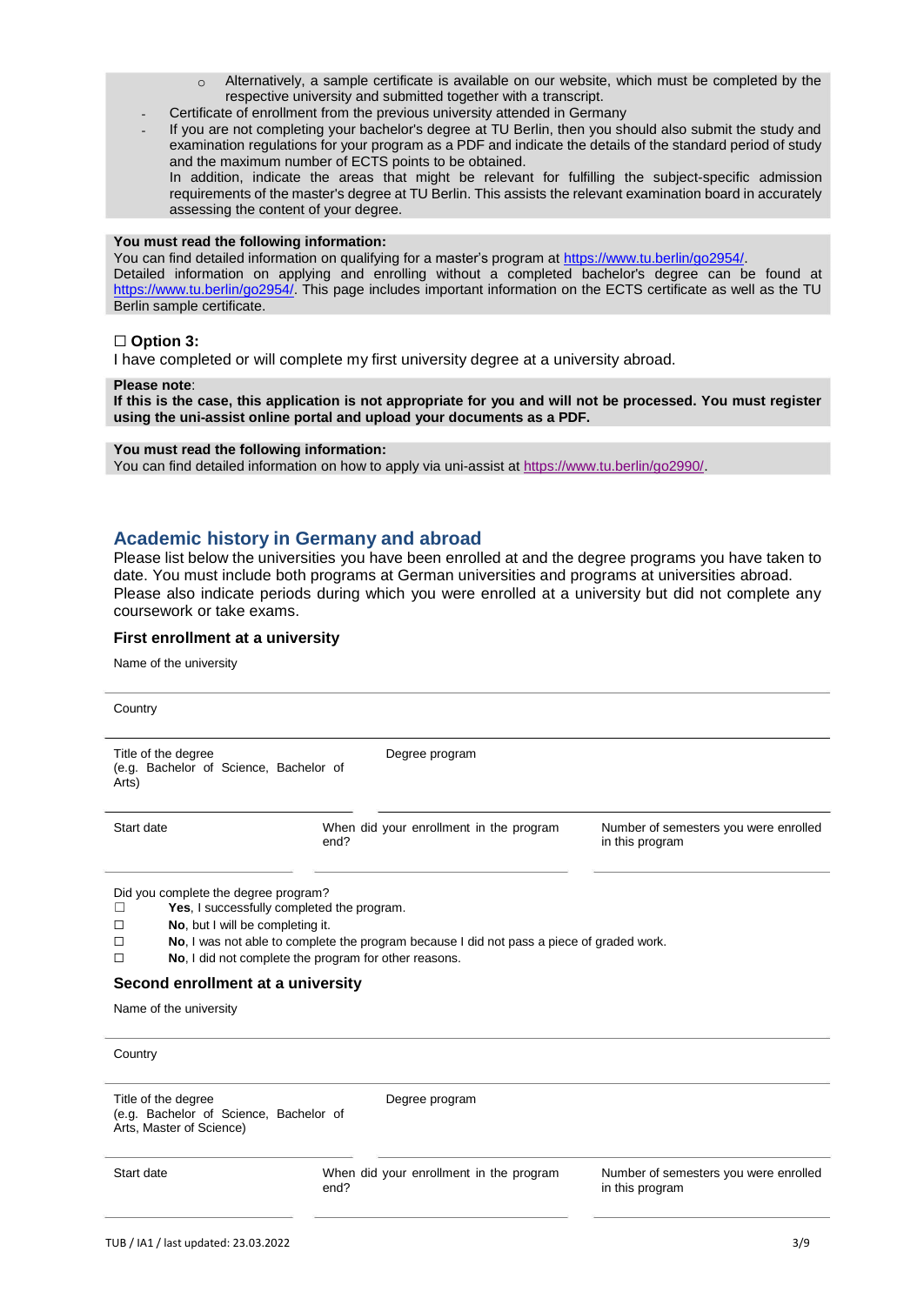Did you complete the degree program?

- ☐ **Yes**, I successfully completed the program.
- $\Box$ **No**, but I will be completing it.
- $\Box$ **No**, I was not able to complete the program because I did not pass a piece of graded work.
- $\Box$ **No**, I did not complete the program for other reasons.

### **Third enrollment at a university**

Name of the university

| Country                                                                                      |                                                                                                                                                                                                  |                                                          |  |
|----------------------------------------------------------------------------------------------|--------------------------------------------------------------------------------------------------------------------------------------------------------------------------------------------------|----------------------------------------------------------|--|
| Title of the degree<br>(e.g. Bachelor of Science, Bachelor of<br>Arts, Doctorate)            | Degree program                                                                                                                                                                                   |                                                          |  |
| Start date                                                                                   | When did your enrollment in the program<br>end?                                                                                                                                                  | Number of semesters you were enrolled<br>in this program |  |
| Did you complete the degree program?<br>П<br>No, but I will be completing it.<br>□<br>□<br>□ | Yes, I successfully completed the program.<br>No, I was not able to complete the program because I did not pass a piece of graded work.<br>No, I did not complete the program for other reasons. |                                                          |  |
| Fourth enrollment at a university<br>Name of the university                                  |                                                                                                                                                                                                  |                                                          |  |
| Country                                                                                      |                                                                                                                                                                                                  |                                                          |  |
| Title of the degree<br>(e.g. Bachelor of Science, Bachelor of<br>Arts, Doctorate)            | Degree program                                                                                                                                                                                   |                                                          |  |
| Start date                                                                                   | When did your enrollment in the program<br>end?                                                                                                                                                  | Number of semesters you were enrolled<br>in this program |  |
| Did you complete the degree program?<br>П<br>No, but I will be completing it.<br>□<br>□<br>□ | Yes, I successfully completed the program.<br>No, I was not able to complete the program because I did not pass a piece of graded work.<br>No, I did not complete the program for other reasons. |                                                          |  |
|                                                                                              | The following documents are to be submitted as a PDF:<br>Certificate of enrollment or certificate of termination of enrollment from the previous university attended in Germany.                 |                                                          |  |

If there is not enough space for your complete academic history, please enclose a separate overview of your full academic history with your application as a PDF.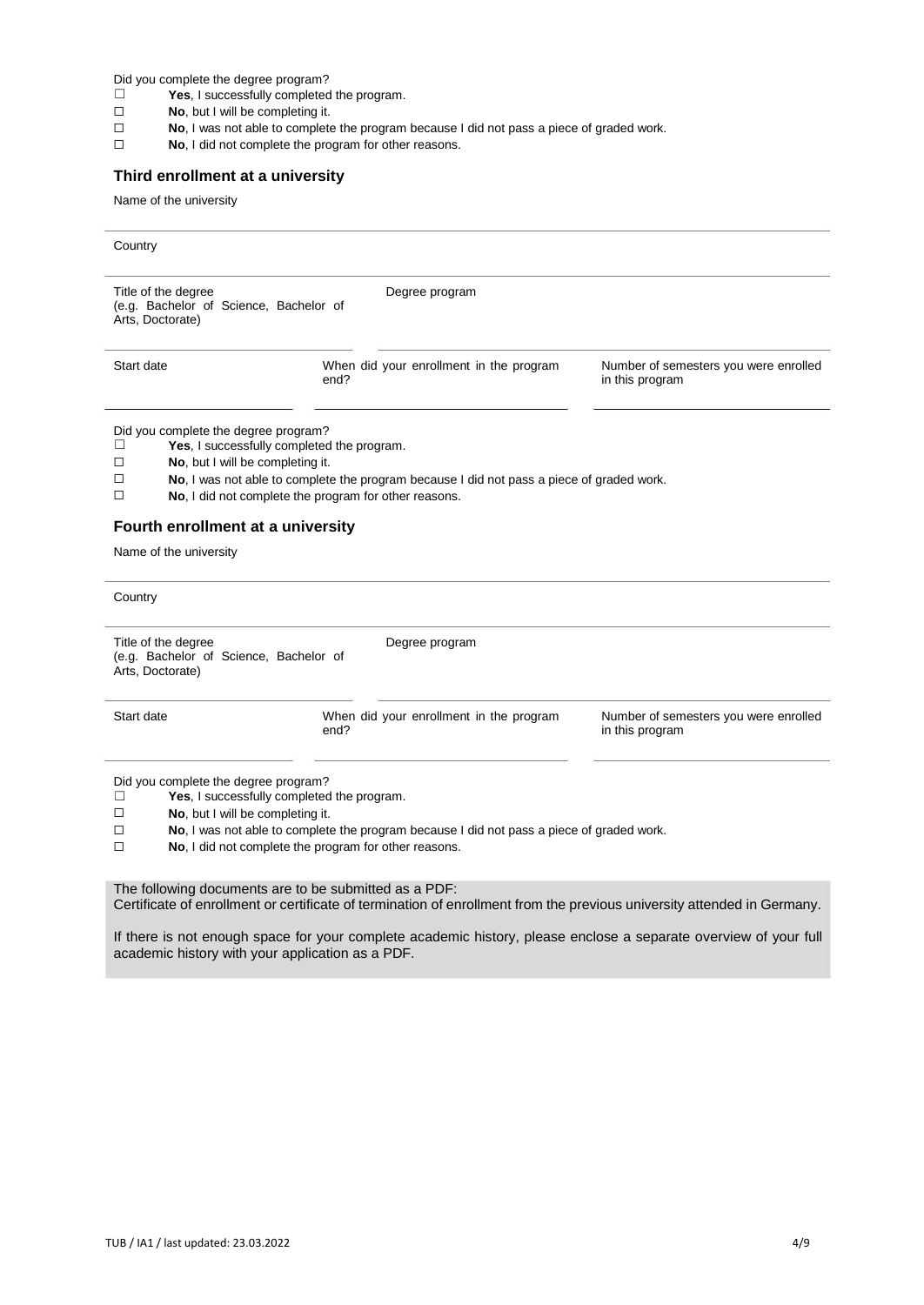### **German language skills for admission to a specialized degree at a German university**

For all consecutive master's programs that are taught in German (all non-international consecutive master's programs), proof of German language skills must be provided. Therefore, please provide information on your German language skills when applying for one of these German-language master's programs. Relevant proof must be attached to the application as a PDF. For detailed information, go to [https://www.tu.berlin/go2960/.](https://www.tu.berlin/go2960/)

☐ I have a university entrance qualification taught in German obtained at a German-speaking institution or am currently obtaining one. I have attached proof of this to my application as a PDF. (e.g. German *Abitur*, German-taught degree, completion of vocational training in Germany) ☐ I have one of the German qualifications listed at [https://www.tu.berlin/go2960/,](https://www.tu.berlin/go2960/) [w](https://www.tu.berlin/go2960/)hich entitle the

holder to admission to a university degree taught in German at TU Berlin. As proof, I enclose the relevant language certificate as a PDF.

Level of your German language skills according to the Common European Framework of Reference (CEFR) (e.g. C1)

Title of your language certificate (e.g. TestDaF, DSH 2, Goethe-Zertifikat C2, Propädeutikum am Studienkolleg)

Please state the date of your test/qualification.

 $\Box$  I do not have any of the German-language certificates mentioned above.

# **English language skills**

For all consecutive master's programs taught in English (all international consecutive master's programs) as well as for some German-language master's programs (see application and admission regulations ZZO - of the respective program [https://www.tu.berlin/go1301/\),](https://www.tu.berlin/go1301/) proof of English language skills is required. Therefore, please provide information on your English language skills if you are applying for one of these English-language master's or for a German-language master's for which additional Englishlanguage skills are required. Relevant proof must be attached to the application as a PDF. Detailed information on the required English language skills can be found on the web page of the relevant degree program - [https://www.tu.berlin/go144/.](https://www.tu.berlin/go144/) If you have any questions regarding the recognition of language certificates, please contact the responsible Course Guidance at the faculty.

- $\Box$ English is my native language. I am submitting a copy of my passport or identity card as a PDF Which nationality with English as a native language do you hold?
- $\Box$ I have obtained an English-taught degree or am in the process of obtaining one. I have attached proof of this to my application as a PDF. (e.g. Degree incl. proof that English was the language of instruction - is usually mentioned in the Diploma Supplement)
- ☐ The following language certificate is proof of my English language skills. I am attaching this to the application as a PDF.

according to the Common European Framework of Reference (CEFR) (e.g. B2, C1)

Level Level **Title of your language certificate** (e.g. IELTS, of your Language certificate (e.g. IELTS, of your English language skills TOEFL. English in *Abitur*. GKWI insert for the of your English language skills TOEFL, English in Abitur, GKWI insert for the your test/qualification. master's in Industrial Engineering and Management)

Please state the date of<br>your test/qualification.

☐ I do not have any proof of English language skills.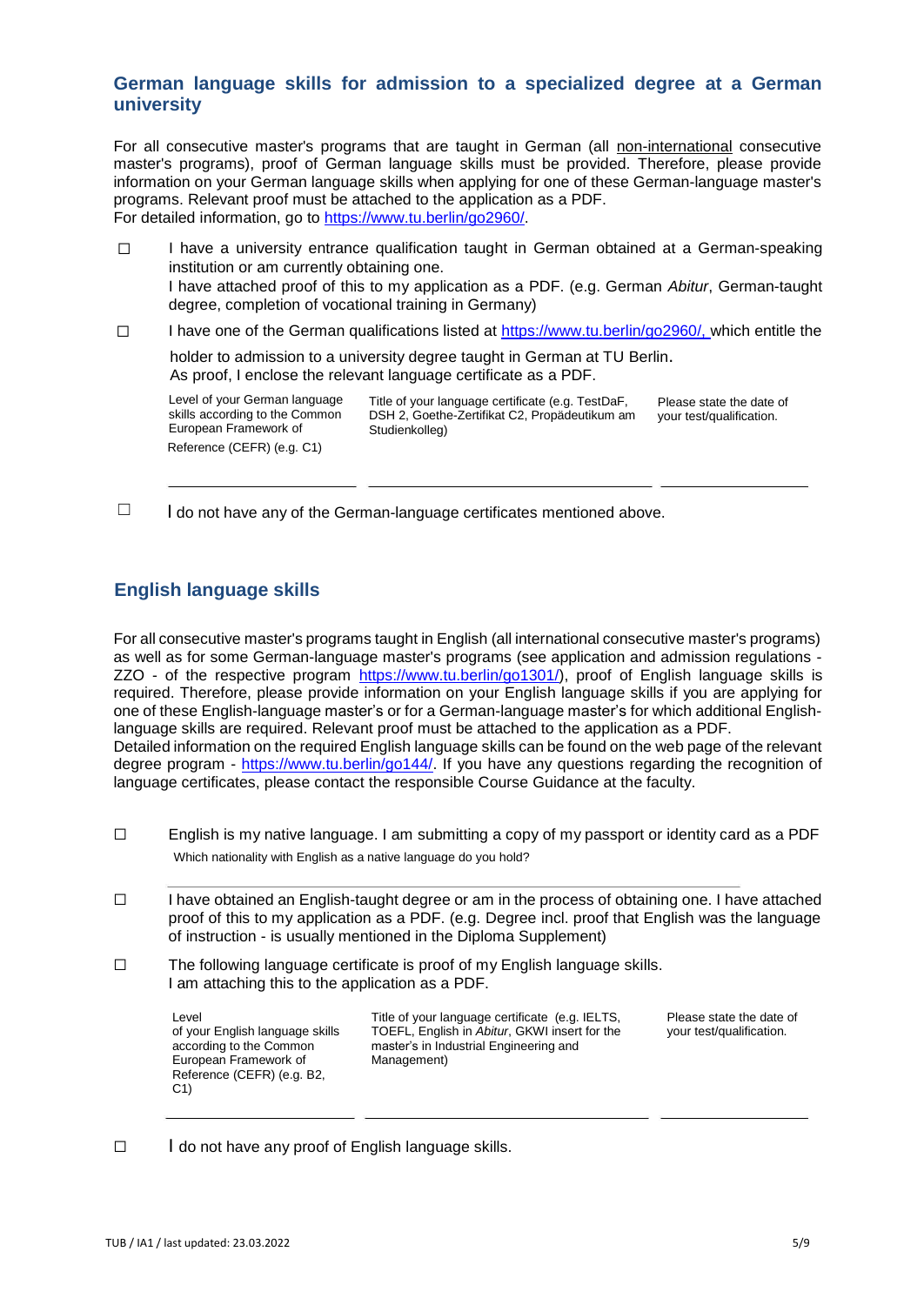### **Other foreign language skills**

For some consecutive master's programs, additional language skills are required in addition to German and/or English (see the application and admission regulations - ZZO - of the respective program [https://www.tu.berlin/go1301/\).](https://www.tu.berlin/go1301/) Please provide information on your relevant language skills when applying for such a master's program. Relevant proof must be attached to the application as a PDF. Detailed information on further required language skills can be found on the website of the relevant degree program - [https://www.tu.berlin/go144/.](https://www.tu.berlin/go144/) If you have any questions regarding the recognition of language certificates, please contact the responsible Course Guidance at the faculty.

☐ I can prove further language skills on the basis of my native language. I am submitting a copy of my passport or identity card as a PDF.

What is your nationality? What is your native language?

☐ I have a degree in a language other than German or English or I am in the process of obtaining one. I have attached proof of this to my application as a PDF. (e.g. Degree incl. proof of the language of instruction - is usually mentioned in the Diploma Supplement) Please state the language of instruction of your studies.

☐ The following language certificate is proof of my further language skills. I am attaching this to the application as a PDF.

What further language are you providing evidence of?

| Level<br>according to the Common<br>European Framework of<br>Reference for Languages<br>(CEFR). (e.g. B2, C1) | Title of your language certificate | <b>Test/Completion date</b> |
|---------------------------------------------------------------------------------------------------------------|------------------------------------|-----------------------------|
| What further language are you providing evidence of?                                                          |                                    |                             |
| Level<br>according to the Common<br>European Framework of<br>Reference for Languages                          | Title of your language certificate | Test/Completion date        |

☐ I have no other language skills.

(CEFR). (e.g. B2, C1)

### **Internships**

For some consecutive master's programs, proof of completing an internship is required (see the application and admission regulations - ZZO - of the respective program [https://www.tu.berlin/go1301/\).](https://www.tu.berlin/go1301/) Please provide information on any completed internships when applying for such master's programs. Proof must be attached to the application as a PDF. Detailed information on whether and to what extent proof of an internship must be provided can be found on the website of the respective degree program [https://www.tu.berlin/go144/.](https://www.tu.berlin/go144/) If you have any questions regarding the form of proof required, please contact the responsible Course Guidance at the faculty.

Have you already completed an internship?

- $\Box$ Yes, I have enclosed relevant proofs with my application as a PDF.
- $\Box$ No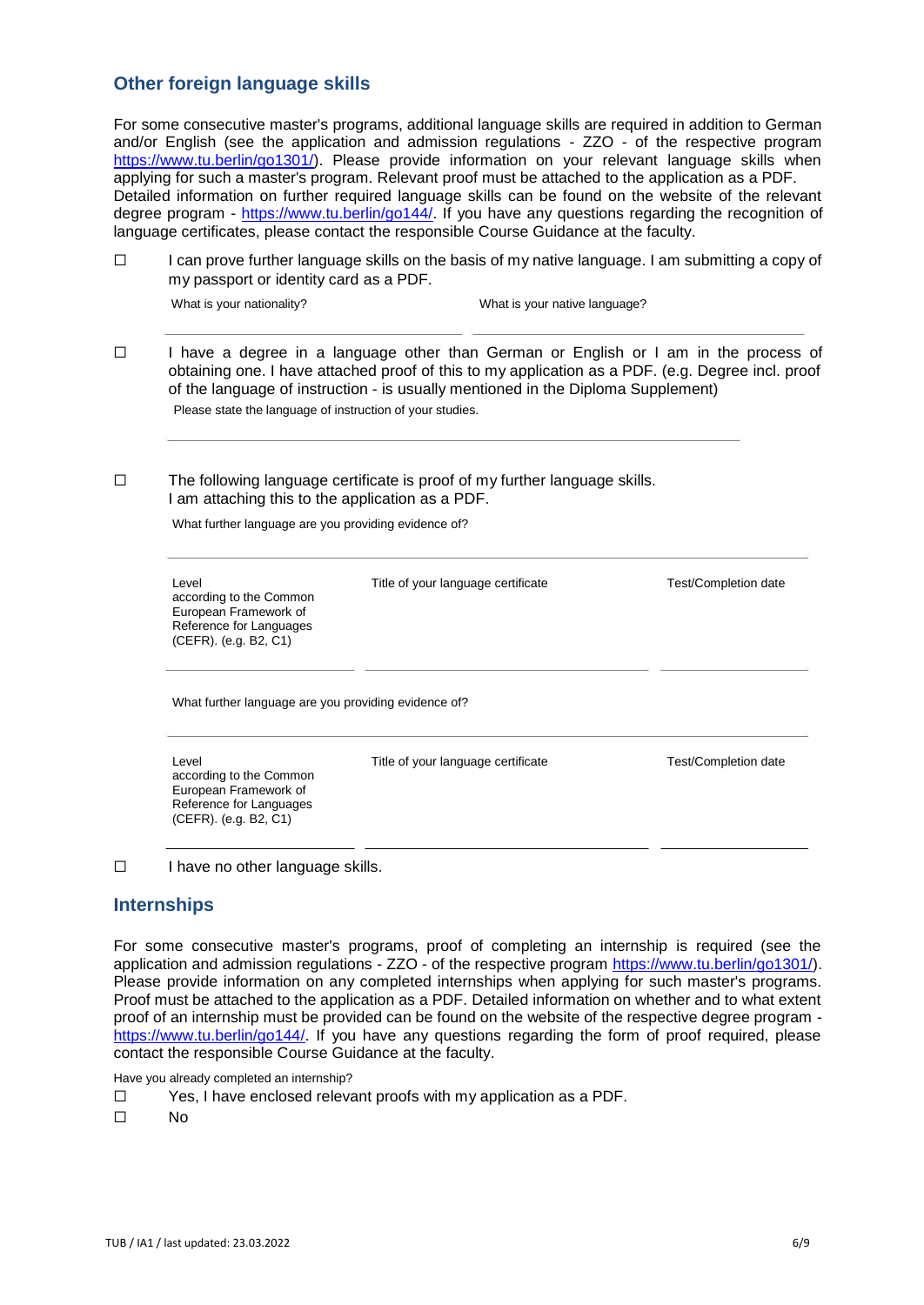## **General information about applications**

Before submitting this application, you must first register via online registration 1. [https://zulapp.zuv.tu-](https://zulapp.zuv.tu-berlin.de/qisserver/servlet/de.his.servlet.RequestDispatcherServlet?state=wimma&stg=n&imma=einl)

[berlin.de/qisserver/servlet/de.his.servlet.RequestDispatcherServlet?state=wimma&stg=n&imma=einl](https://zulapp.zuv.tu-berlin.de/qisserver/servlet/de.his.servlet.RequestDispatcherServlet?state=wimma&stg=n&imma=einl) You will receive your application number at the end of the registration process.

This application must then be completed, signed and submitted in full as a PDF, along with the specified application documents and, if applicable, other documents for a possible selection procedure, using the following upload for[m:](https://apply4master.studsek.tu-berlin.de/) [https://apply4master.studsek.tu-berlin.de/.](https://apply4master.studsek.tu-berlin.de/)

### **Please do not submit your application until it is complete and refrain from sending additional documents, as this may cause delays in the procedure.**

If it is **absolutely** necessary to submit additional documents before the closing date, please send them [to](mailto:bewerbung.master@studsek.tu-berlin.de) [bewerbung.master@studsek.tu-berlin.de.](mailto:bewerbung.master@studsek.tu-berlin.de)

Use the following subject line:

*Master's Name of degree program\_*additional document*\_application number from online registration\_name, first name*

Documents and proofs submitted after the application deadline will not be considered.

You can log into the portal "Status of your application" using your application number and check the status of your applicatio[n.](https://zulapp.zuv.tu-berlin.de/qisserver/rds?state=user&type=0) https://zulapp.zuv.tu-berlin.de/gisserver/rds?state=user&type=0

### **Please take note of the following web pages:**

Information regarding formal admission requirements (qualification for a master's program, ECTS certificate, German language skills) and the application, admission and enrollment procedure should **only** be obtained from the Office of Student Affairs - Graduate Admissions [\(https://www.tu.berlin/go1661/\).](https://www.tu.berlin/go1661/) Information from other sources is not valid.

Application deadlines: <https://www.tu.berlin/go167/>

Formal master's admission requirements (qualification for a master's program and ECTS certificate): <https://www.tu.berlin/go2954/>

Language requirements: <https://www.tu.berlin/go2960/>

Master's application procedure including a checklist of the documents to be submitted <https://www.tu.berlin/go3011/>

Application for a higher degree semester and placement in a degree semester: <https://www.tu.berlin/go2981/>

Allocation of study places <https://www.tu.berlin/go2942/>

Restricted admission including cut-off grades and waiting time: <https://www.tu.berlin/go173/>

Request for special consideration due to exceptional circumstances <https://www.tu.berlin/go1331/>

Legal basis: <https://www.tu.berlin/go206/>

Master's programs available:

<https://www.tu.berlin/go144/>

Under the respective degree program, you will find information on the admission requirements including English language skills, further language skills and internships as well as information on any selection procedures. Additional documents may be required for the selection procedure (e.g. samples of work). Please read these materials and submit any extra documents required with this application by the closing date.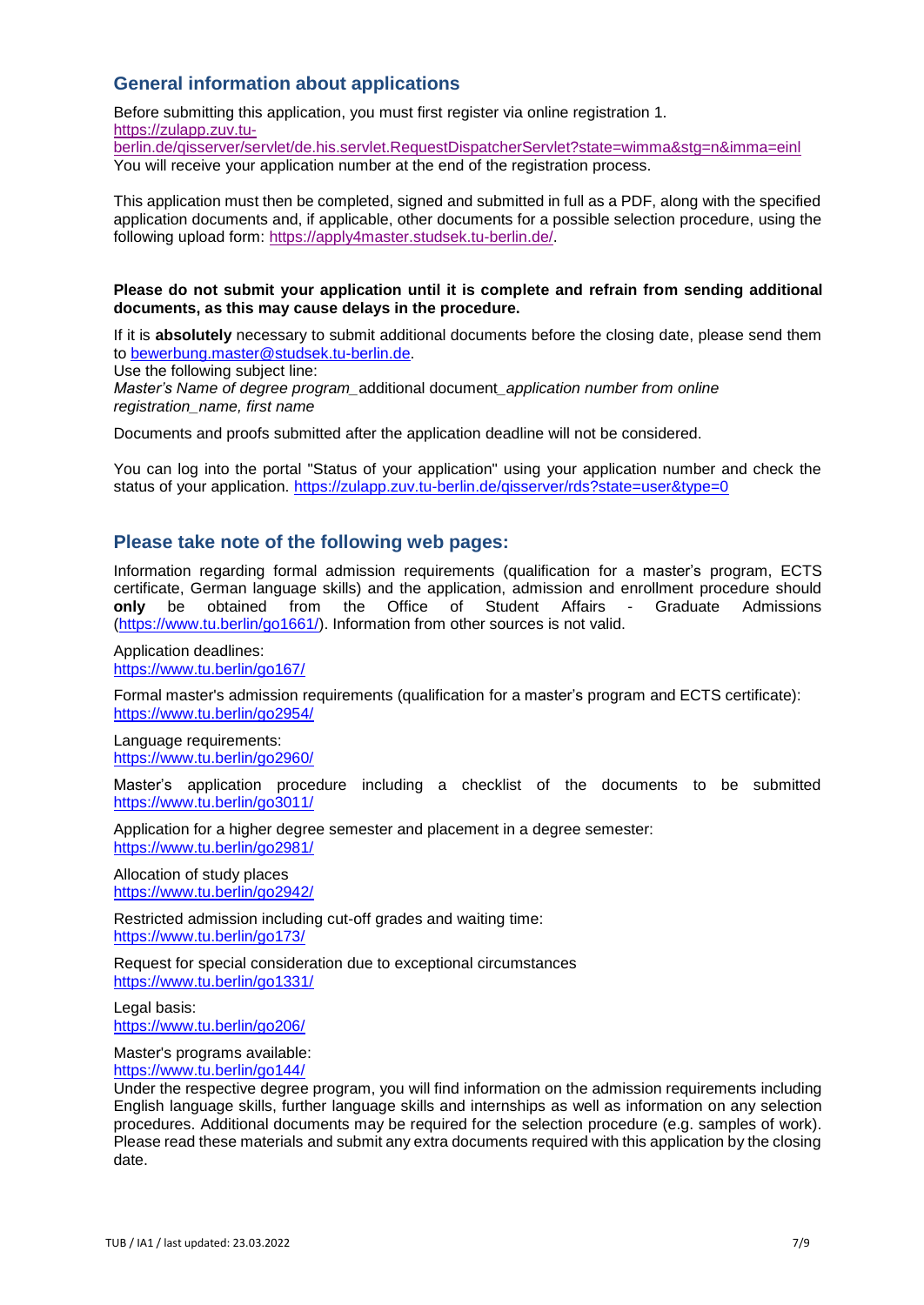### **Concluding Declaration**

Please read both declarations carefully.

By signing and sending the application, you confirm that you have read the declarations, accept their content and are aware of the consequences.

I understand that I may only submit one application for admission to a master's program per semester to Technische Universität Berlin. This may be for an open admission or restricted admission master's program. Any further applications will not be accepted and thus not considered. I must read all documentation thoroughly in advance and decide which master's program I wish to apply to. Only the first application received will be considered. Subsequent changes will not be considered!

I understand that a selection procedure will be conducted in restricted admission master's programs if there are more complete and qualified applications than available study places. I confirm that I have checked if there are any additionally required documents on the homepage of the relevant master's program or in the relevant application and admission regulations, and I have included these documents if available.

My application is only correctly submitted if it is received by Graduate Admissions by the application deadline. Applications not received by TU Berlin by this time or which are received but not complete cannot be considered in the procedure. All deadlines are set at 24:00 on the date specified. I have observed the application deadlines (cut-off dates) [https://www.tu.berlin/go167/.](https://www.tu.berlin/go167/)

I am aware that the University is not obliged to investigate cases where there are missing or incomplete documents or to request that missing documents are submitted.

I am aware that applications with incomplete information and/or documents will be rejected on formal grounds.

Only PDF files are accepted. Other file formats (e.g. .doc, .jpg.), zip files, cloud links or similar are not accepted.

As an applicant, I am responsible for the completeness and correctness of the information and documents I provide.

I understand that only information published on the website of Graduate Admissions regarding applications, admissions, and enrollment is valid. Graduate Admissions accepts no responsibility for any incorrect information obtained from other sources.

I am applying for admission (allocation of a study place) on the basis of the details provided here. I understand that my application can only be included in the allocation procedure if the information is evidenced by uploaded documents.

I am aware that waiting periods first begin to accrue after the completion date of the first university degree. Any periods of study or enrollment at a university thereafter are deducted from the waiting period. The waiting period is restricted to six years.

It is not possible to apply for/be admitted to/enrolled in a degree semester higher than the standard period of study.

I have read the information concerning re-registration/lateral entry in a higher degree semester on the TU Berlin website.

I hereby declare that I have already registered in advance via online registration 1 with the applicant number given in this application.

I further understand that providing false information can result in legal prosecution and my exclusion from the process of allocating places or - should this only become clear after enrollment - the withdrawal of my admission and the revocation of my enrollment.